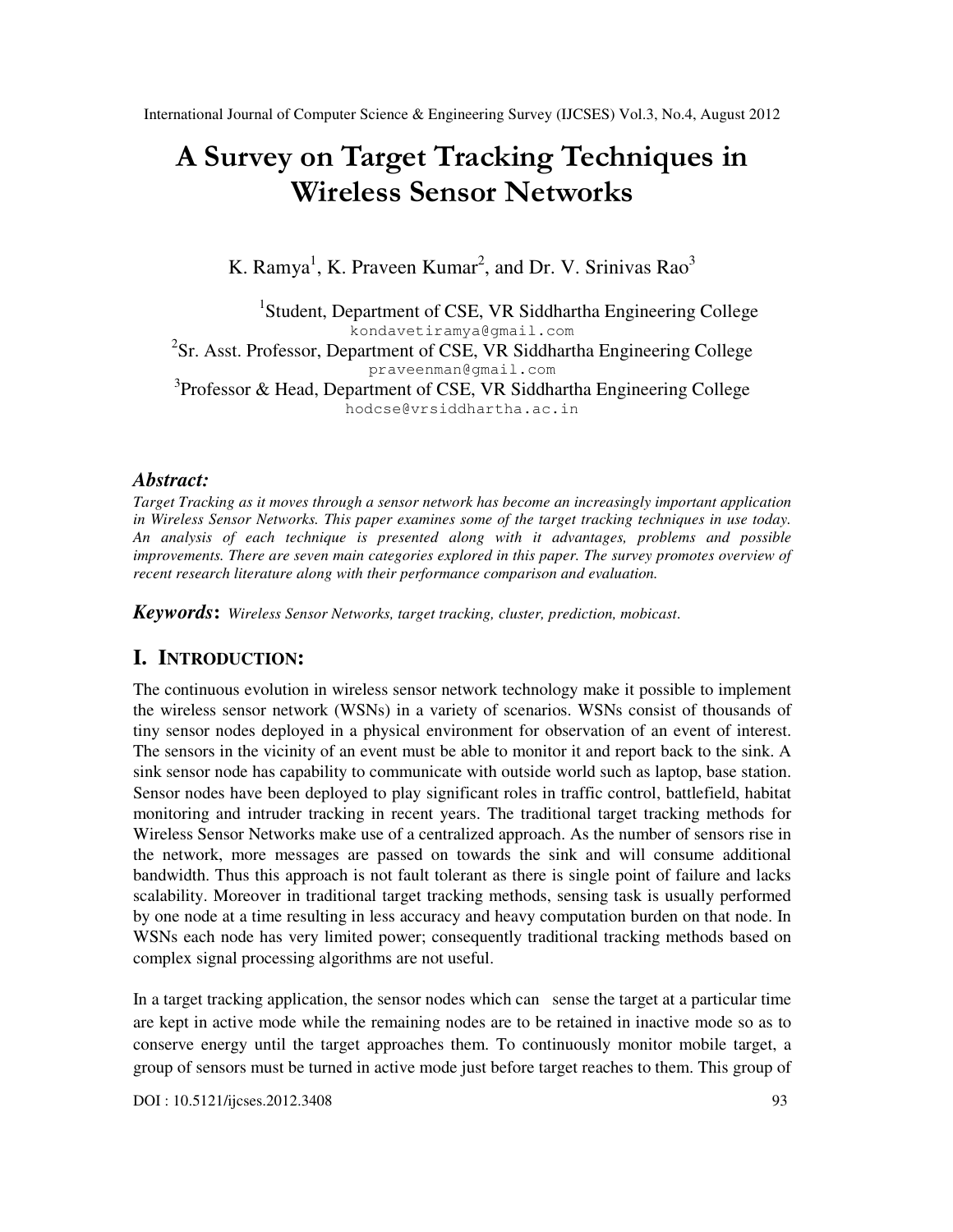active sensors varies depending on the velocity of moving target and schedule from cluster head. Ultimately, target tracking in course of maintaining the balance between network resources like energy, bandwidth, and overheads is challenging.

The purpose of this paper is to introduce, summarize and compare some of the target tracking algorithms currently used in sensor networks.



Fig: Types of Target Tracking Approaches

# **2. TAXONOMY OF TARGET TRACKING**

In WSNs Moving object tracking has received Considerable attention in recent years and the solutions can be mainly classified into five schemes, such as tree - based tracking, cluster-based tracking; prediction-based tracking; mobicast message-based tracking and hybrid methods and Activation based methods.

# **2.1 Tracking methods for Hierarchical networks:**

In Hierarchical networks mesh-based systems with multihop radio connectivity among or between wireless nodes are employed. The sensors in the vicinity of an event must be able to monitor the event of interest and report back to the sink. A sink sensor node has capability to communicate with outside world such as laptop, base station. The important characterizations of the WSNs are that (i) sensor nods can support communications on behalf of other sensor nodes by acting as repeaters; (ii) the forwarding node can support data processing or information fusion on behalf of the senor nodes. Tree-Based Target Tracking, Cluster Based Target Tracking, Hybrid method and Activation methods are belongs to Hierarchical Networks.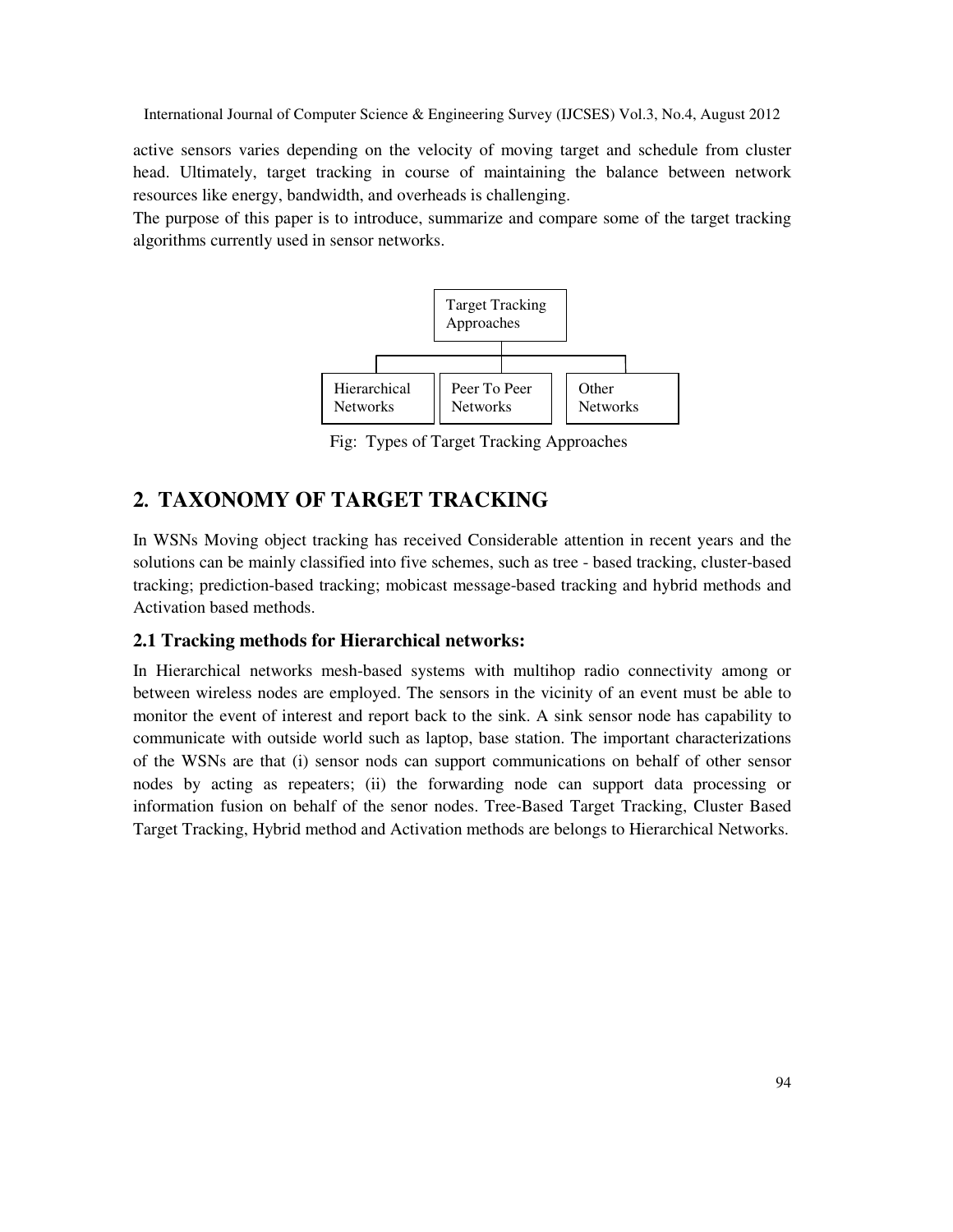

Fig: Classification of Hierarchical Networks

# **2.1.1 Tree-Based Target Tracking:**

In Tree-Based Target Tracking, nodes in a network may be organized in a hierarchical tree structure or represented as a graph. The vertices in the structure represent sensor nodes and edges are links between nodes that can directly communicate with each other.

 While tracking a target the nodes that detect the target communicates with each other and selects a root node. The root node collects information from all the nodes via a distributed spaning tree. If the root node is far away from the target, then the tree will be reconfigured. Although the spanning tree based approaches track the moving objects more accurately, tree organizations result in high-energy consumptions.

The centralized target tracking approaches are both time and energy consuming; to avoid this limitation tree-based tracking methods are proposed. They are Scalable Tracking Using Networked sensors (STUN) [1], Dynamic Convoy Tree-Based Collaboration (DCTC) [2],[3], Deviation Avoidance Tree (DAT)[4], and Dynamic Object Tracking (DOT) approach[6], Optimized Communication & Organization (OCO) [7].

## **2.1.1.1 Scalable Tracking Using Networked sensors (STUN):**

95 Scalable Tracking Using Networked sensors [1] is one of the tree based approach developed by Kung & Vlah. In this the cost is assigned to each link calculated by Euclidean distance between the two nodes. The leaf nodes are used for tracking the moving object and then sending collected data to the sink through intermediate nodes. The intermediate nodes keep a record of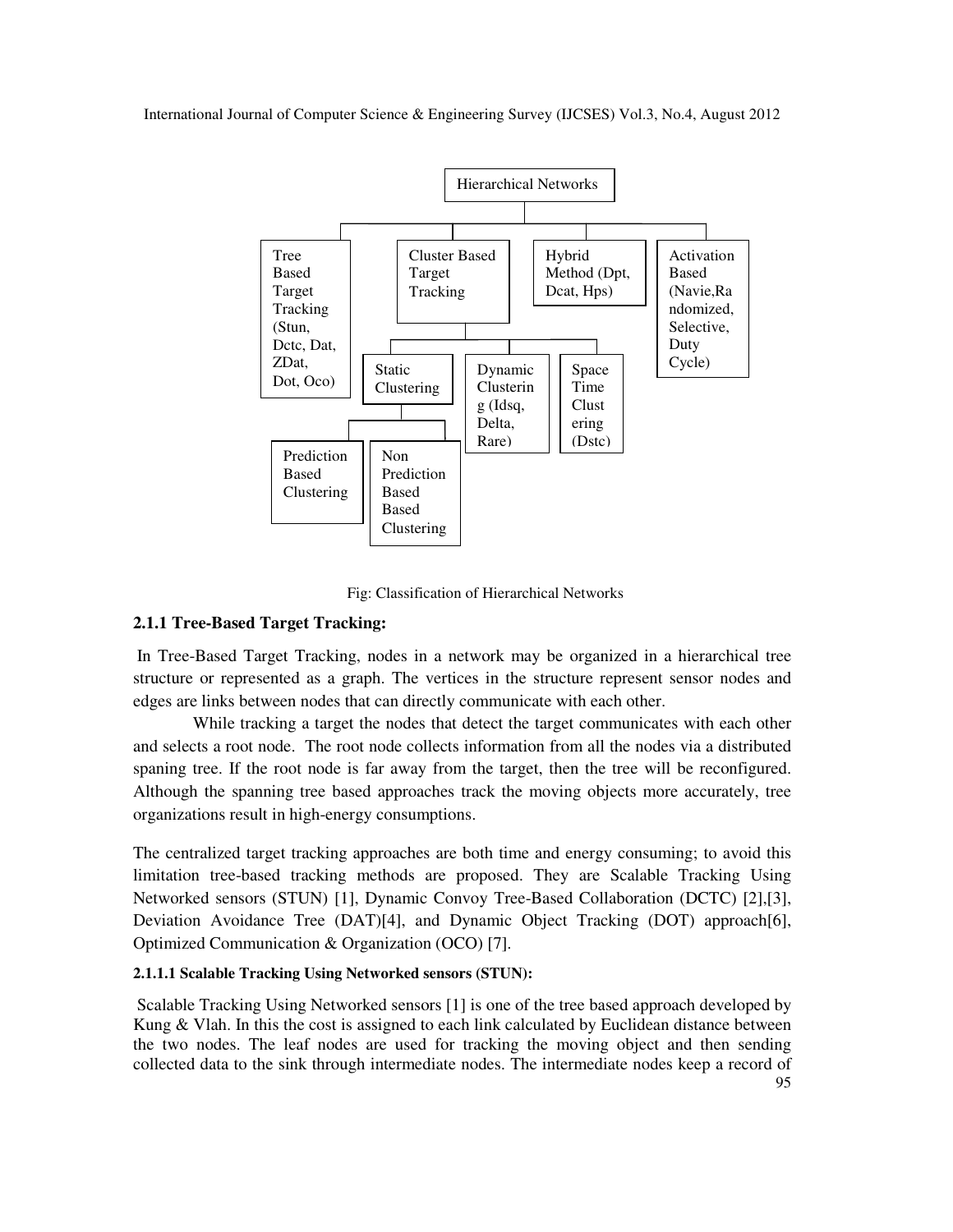detected object and whenever there is a change in that record, the nodes send updated information to the sink. The performance of STUN is determined by the structure of its message-pruning hierarchy and the tracked objects mobility pattern. STUN relies on a tree structure called "Drain and Balance Tree". Drain And Balance is a method that constructs the hierarchical structure of STUN based on the expected frequency of object movements over a region [1]. Drain and Balance method constructs the tree in a bottom-up fashion, i.e., from leaves to the root, through a series of DAB steps. Within each DAB step, a subset of the sensors is merged into balanced subtrees, without regard for event rates. The effectiveness of the method comes from properly choosing the nodes to merge in each of these steps. STUN has some drawbacks. First, drain and balance tree does not replicate physical sensor network as it is a logical tree, hence an edge may consist of multiple communication hops. So it may raise communication cost. Second, the construction of DAB tree does not consider query cost.

#### **2.1.1.2 Dynamic Convoy Tree-Based Collaboration (DCTC):**

DCTC [2] first detects the target and monitors it by tracking the surrounding area of the target. It relies on a tree structure called convoy tree, that include sensor nodes around the moving object, and the tree is configured to add some nodes and prune some nodes as the target moves. The target first enters the detection region, sensor nodes that can detect the target collaborate with each other to select a root and construct an initial convoy tree. Root node collects information from the sensor nodes and refines this information to obtain more complete and accurate information about the target using some classification algorithms. A big challenge of implementing the DCTC framework is reconfiguration of the convoy tree in an energy efficient way, when the target is moving. Some of the schemes optimize the energy consumption but those are not practical [3]. Some of the practical solutions to implement the DCTC framework are constructing the Initial Tree, Tree Expansion and Pruning, Tree Reconfiguration.

#### **2.1.1.3 Deviation Avoidance Tree (DAT) [4]:**

Object tracking typically involves two basic operations: update and query. Location updates and queries may be done in various ways. Generally Updates are initiated when the object moves from one sensor location to another sensor location. For querying one way is Delivering a query to flood the whole network. This process is inefficient because a considerable amount of energy will be consumed when the network scale is large or when the query rate is high. Another method is locating all information in a specific sensor (Sink).Then no flooding is required. One drawback is that when objects move frequently, abundant update messages will be generated. To overcome this "Drain and Balance Tree Structure" is proposed. In this Query messages are not required to be flooded and update messages are not always transmitted to the sink. But it has some drawbacks. DAB tree is a logical tree, not reflecting the physical structure of the sensor network. Communication cost is high due to edges consisting of multiple communication hops. And the construction of DAB tree does not take the query cost into consideration. The proposed methods to overcome these issues are Deviation-Avoidance Tree (DAT) [4] and Zone-based Deviation-Avoidance Tree (Z-DAT) [5].

DAT [4] treats each node as a singleton sub tree. More links can be included to connect all sub trees together. At the end all the subtrees will be connected into one tree. DAT is a two stage approach. The first stage aims at reducing the update cost, while the second stage aims at reducing the query cost.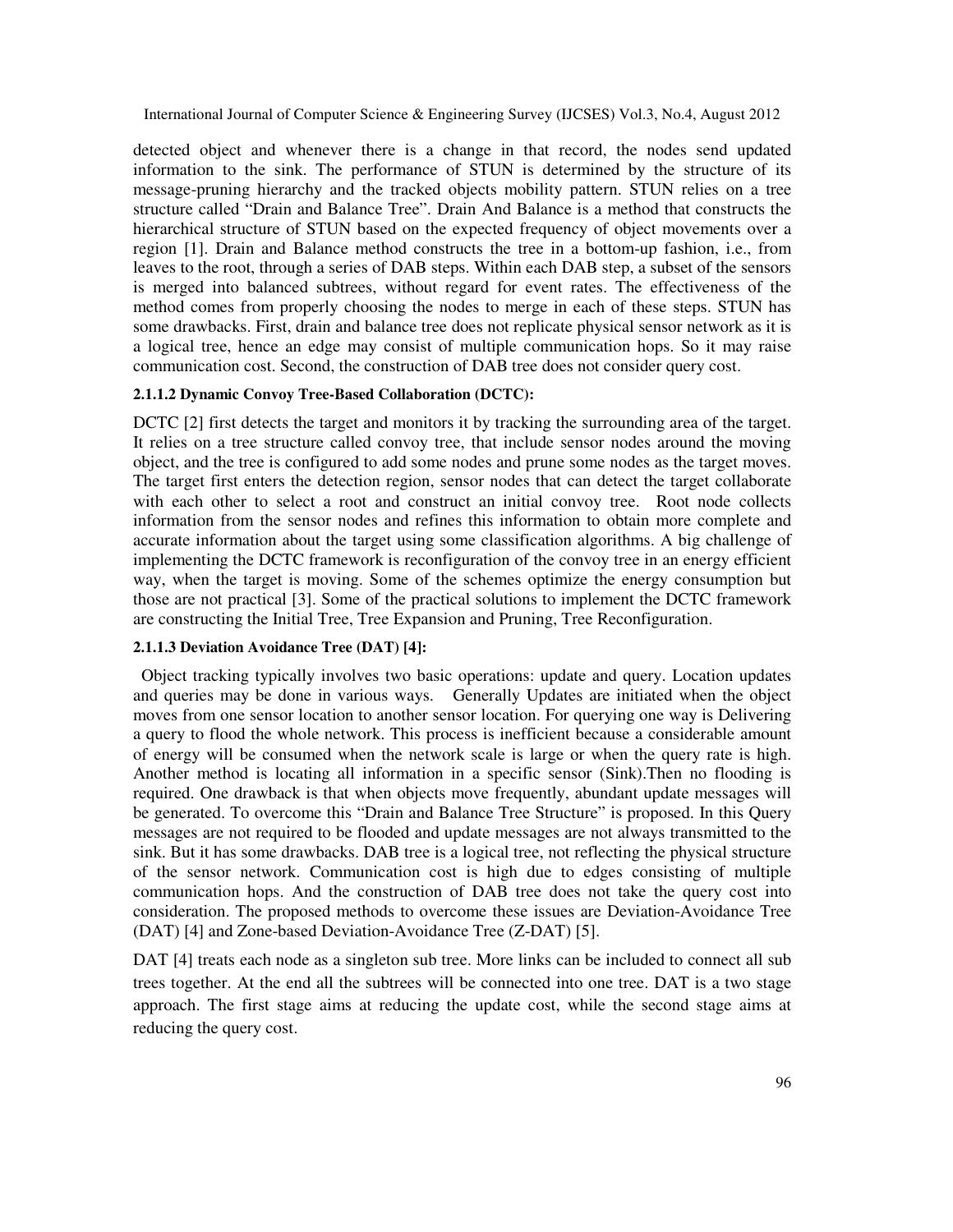#### **2.1.1.4 Zone-based Deviation-Avoidance Tree (Z-DAT):**

 Z-DAT [5] is similar to DAT except that it examines links in a different order. The DAT and Z-DAT almost reduce the update cost but sometimes fails to reduce the query cost. To overcome this problem Query Cost Reduction (QCR) is designed. It reduces the total update and query cost by adjusting the object tracking tree obtained by DAT/Z-DAT.

#### **2.1.1.5 Dynamic Object Tracking (DOT):**

DOT [6] is one of the protocol that reports the tracking information of moving object to moving source. The face neighbors are identified by Gabriel graph. In target discovery, source sends request to sensor nodes and the node close to the target replies back. To detect moving target continuously, the spatial neighbors of near sensor nodes are waken up. In target tracking, source send query to beacon node (node keeping track information), which reply back target's next location and the source moves towards next beacon node. The process is repeated until the source catches the target.

**CLOUD framework:** Cloud framework is mainly used in region based tracking. A tree-based collective structure is formed for each event region in each time slot. In Tree based structure nodes may be organized in a hierarchical tree structure or represented as a graph. But the approach is limited by the dependence on the tree structure for the network topology.

**R-tree sensor network topology**: R-tree sensor network topology is adopted for the detection and tracking of region-based targets. It consists of Forward-all and forward-description approaches. The problems with this topology are detection of an event boundary, merging the event region obtained from the child nodes in the R-tree, and simplifying and smoothing the event boundary. To overcome these problems three algorithms are proposed. Those are boundary detection algorithm, merging algorithm and description improvement algorithm.

#### **2.1.1.6 Optimized Communication and Organization (oco):**

Optimized Communication & Organization [7] is a tree-based method for target tracking. It provides self-organizing and routing capabilities with low computation overhead on sensor nodes. It consists of four steps. Those are position-collecting, processing, tracking, and maintenance. The position-collecting phase involves the base sensor node collecting positions of all the nodes in the network. The processing phase involves the base cleaning up the redundant nodes, detecting the border nodes, and routing. The tracking phase detects all objects coming from outside the perimeter of the sensor network. Normally, only the sensor modules of the border nodes are ON. When a border node detects an object, it periodically sends its position information to the base sensor node by using its father's ID. When it has lost the object, it sends a message to turn on the sensor modules of all its neighbors. If a neighbor detects the object, it will continue sending its position to the base sensor and, right after it has lost the object, it turns the sensor modules of all its neighbors to ON, and so on. If activated neighbors detect nothing, they automatically turn the sensor module OFF after a short interval. This way, the objects are tracked as long as it remains within the perimeter of the network. The maintenance phase is started when the network has a dead node (for example, the node has run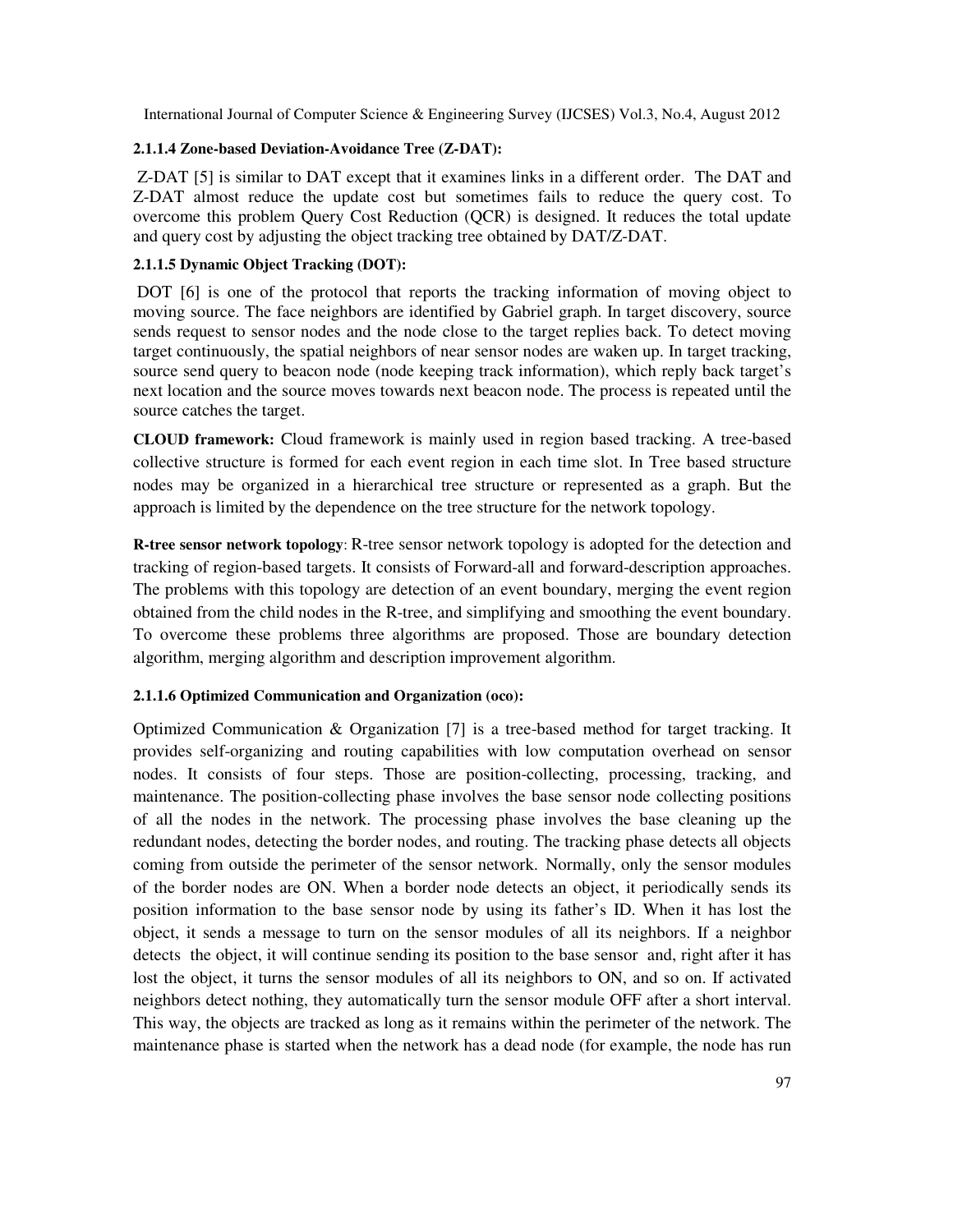out of its energy). In this case, the base deletes the dead node from the list, and then reorganizes the network by starting the four-step procedure again. The main drawback of this approach is high energy consumption.

#### **2.1.2 CLUSTER BASED:**

Cluster-based method divides the network into clusters to support collaborative data processing. A cluster consists of cluster head and member sensor nodes. When a sensor detects an object it volunteers to act as a CH. There is No need of explicit election of leader. So message exchanges are not incurred. If more than one powerful sensor may detect the signal, multiple volunteer nodes may exist. So a decentralized approach has to be applied to ensure that only one Cluster Head is active in the vicinity of a target to be tracked with high probability. Cluster based method is divided into three types. Static Clustering, Dynamic Clustering and Space Time Clustering. Static clustering is divided into Prediction based clustering and Non Prediction based Clustering [10]. Dynamic Clustering consists of some methods like IDSQ [11], DELTA [12], and RARE [13]. DSTC [14] is one of the Space time clustering method.

#### **Low-Energy Adaptive Clustering Hierarchy (LEACH):**

 Low-Energy Adaptive Clustering Hierarchy [8] is used to reduce energy consumption. In LEACH method sensor nodes formed as clusters and choose one of them as cluster-head. Sensor node first detects the target and sends the data to its cluster-head. Then the cluster head aggregates and compresses the data collected from all the nodes and sends it to the base station. The Cluster head requires more energy than other nodes in the network. So LEACH uses random rotation of the nodes required to be the cluster-heads to evenly distribute energy consumption in the network. LEACH operations can be divided into two phases one is Setup phase and another one is Steady phase. In the setup phase clusters are formed and a cluster head is chosen for each cluster. In the steady phase, data is sensed and sent to the central base station.

# **Continuous Object Detection and Tracking Algorithm for Wireless Sensor Networks (CODA):**

98 The Continuous Object Detection and Tracking mechanism [9] enables each sensor node to detect and track the moving boundaries of objects in the sensing field. Monitoring continuous objects without incurring excessive communication costs requires an efficient target detection mechanism. In developing the CODA mechanism, a static backbone comprising a designated number of static clusters is constructed during the initial network deployment stage. In each static cluster, any sensor detects the object in their vicinity transmit the detected information directly to the CH. Upon receiving this information, the CH executes a local boundary estimation function to determine the boundary sensors of the continuous object boundary which lies within its cluster. After forming these boundary sensors into a dynamic cluster, it then sends the boundary information of this dynamic cluster to designated sinks. CODA has two principal advantages. First, the boundary sensors of the continuous objects are identified by the CHs of the static cluster rather than via a process of message exchange among the local sensors, and thus the communication overhead is substantially reduced. Second, selecting the CHs in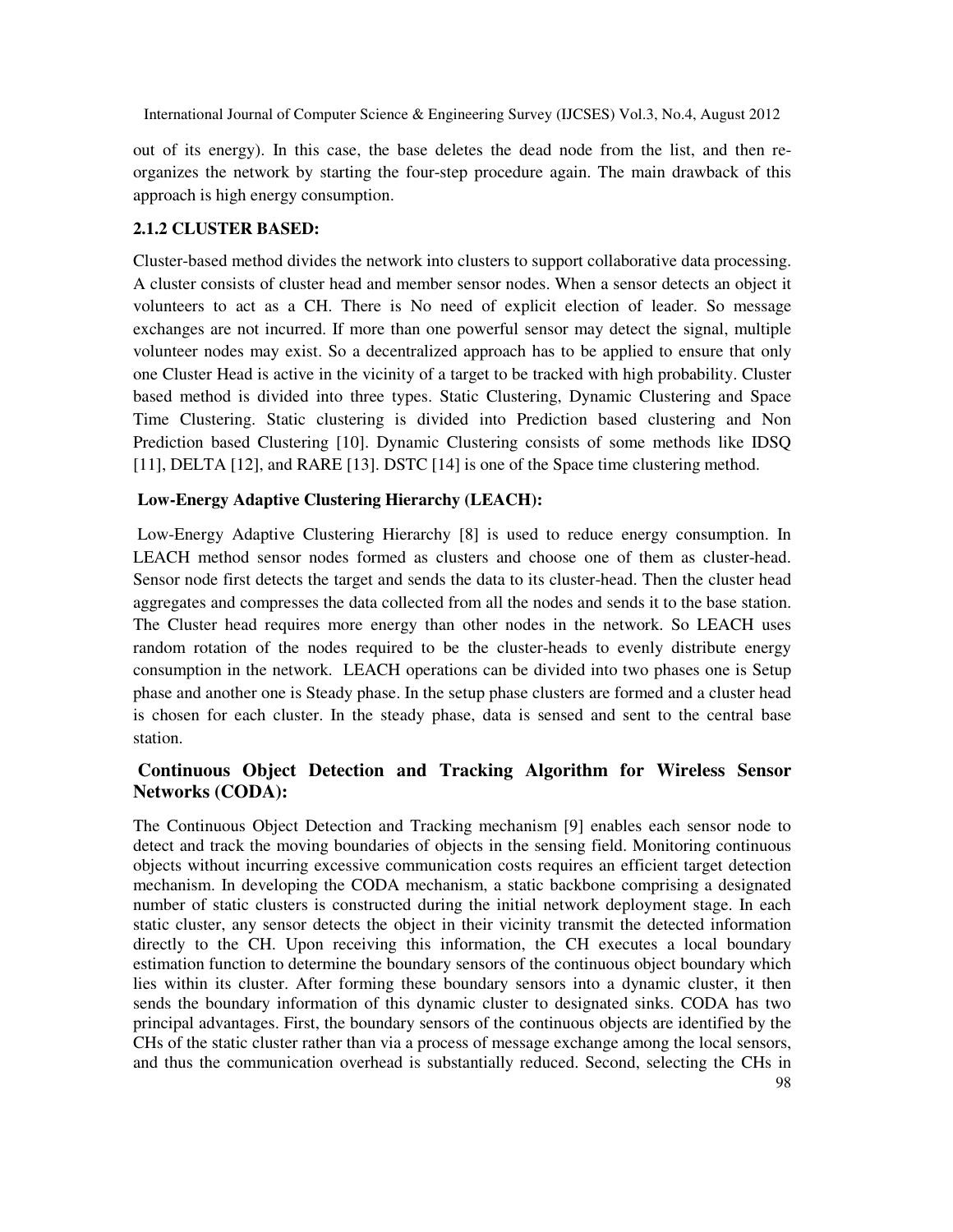each dynamic cluster from the boundary sensor set is not necessary. Consequently, an explicit header election scheme is not required and excessive message exchanges are avoided.

#### **2.1.2.1 STATIC CLUSTERING**:

 In Static Clustering [10] clusters are formed statically at the time of network deployment. The attributes of each cluster, such as the size of a cluster, the area it covers, and the members it possesses, are static. In spite of its simplicity, the static cluster architecture suffers from several drawbacks. First, fixed membership is not robust from the perspective of fault tolerance. If a Cluster Head dies of power depletion, all the sensors in the cluster render useless. Second, fixed membership prevents sensor nodes in different clusters from sharing information and collaborating on data processing. Finally, fixed membership cannot adapt to highly dynamic scenarios in which sensors in the region of high event concentration may be instrumented to stay awake.

Static clustering can be divided into Prediction Based or Proactive Clustering and Non Prediction Based Clustering.

 **Prediction Based or Proactive Clustering [10]:** This scheme is mostly employed in a network of sleep sensors, where most of the sensors stay in the sleep mode. In prediction based clustering when a target moves from the region of one cluster head to the other, the current cluster head has to make an estimation or prediction about where the target is moving and correspondingly wakeup the cluster head.

**Non Prediction Based Clustering [10]:** This scheme is used in a network of non sleep sensors. Here the energy saving is not an issue instead the proper selection and the life time of cluster head is an issue. So based on the application environment a cluster head selection algorithm is run on each individual node, and the nodes collaboratively select the cluster head.

## **2.1.2.2 DYNAMIC CLUSTERING:**

Dynamic cluster architecture has several desirable features. When a sensor with sufficient battery and computational power detects signals of interest, it volunteers to act as a CH. Compared with the static clustering approaches, dynamic clustering networked sensors do not statically belong to a cluster and may support different clusters at different times. Moreover, as only one cluster is active in the vicinity of a target with high probability, redundant data is suppressed and potential interference and contention at the MAC level is mitigated. Dynamic Clustering consists of IDSQ [11], DELTA [12], and RARE [13].

## **2.1.2.2.1 Information-Driven Sensor Querying (IDSQ):**

Information-Driven Sensor Querying [11] can be considered as a generalization of directed diffusion routing. IDSQ allows sensors to become activated when there are "interesting" events to report and only those parts of the network with the most useful information balanced by the communication cost need to be active.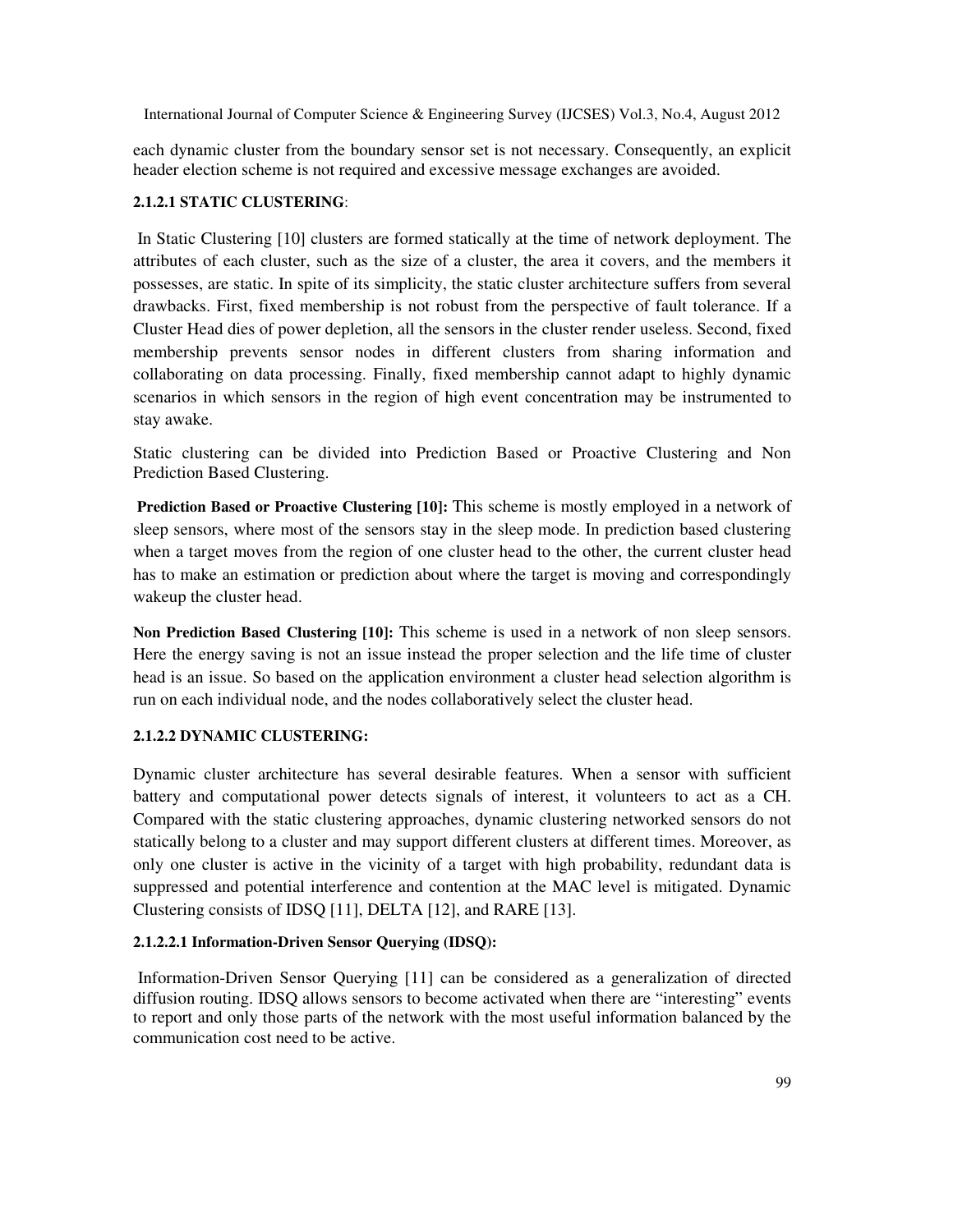## **2.1.2.2.2 DELTA:**

DELTA [12] is one of the distributive algorithm. It tracks the object at constant speed by dynamically making a cluster and selecting Cluster Head based on light measurement. The advantage of this method is that the communication range of the sensor node is significantly higher than their sensing range. But the main drawback of this method is that it can only deal with constant speed, whereas, varying speed is not considered.

# **2.1.2.2.3 RARE:**

The target tracking protocol uses two algorithms, RARE-Area [13] (Reduced Area Reporting) and RARE-Node (Reduction of Active Node Redundancy) [13].The RARE-Area algorithm reduces the number of sensors used for tracking. The RARE-Node algorithm reduces the amount of redundant data in the network.

**RARE Area:** The RARE area [13] algorithm consists of two folds. First, it limits the number of sensors participating in tracking, and secondly it controls the amount of data to be transmitted to the cluster head. It achieves these two goals using a weighting scheme. The algorithm allocates a weight to the sensor data and only sensors whose weight value is above the set threshold are allowed to participate in tracking. As the distance between the target and the sensor increases, the strength of the signal decreases, and if the target distance increases, the percentage of noise in the received signal increases. The quality can be determined as the percentage of noise within the received target signal.

**The RARE-Node algorithm**: The RARE-Node algorithm [13] determines whether the data generated by a node is redundant or not. At the time of RARE-node algorithm run on a node it first checks the neighboring sensors within its sensing range. If no sensor is found, then the data is not redundant and it is forwarded to the cluster head. If neighboring sensors exist, the RARE-Node algorithm selects the nearest one to the target and checks whether that neighbor has enough energy to send data to the cluster head or not. If the sensor has enough energy, then that sensor is responsible for sending the data to the cluster head by considering the spatial relationship between them. If the nearest neighbor does not have enough energy to transmit data to the cluster head, then the RARE-Node algorithm checks the energy of the next nearest neighbor to the target until it finds one with enough energy to transmit data to the cluster head.

# **2.1.2.3 SPACE TIME CLUSTERING:**

# **Dynamic Space-Time Clustering (DSTC):**

The Dynamic Space-Time Clustering algorithm [14] is based upon the Closest Point of Approach (CPA) of a target to the nodes in the sensor network. A CPA is a local maximum in time of an acoustic signal arriving at a sensor node. The maximum intensity is broadcast to other nodes nearby, and they broadcast their CPAs as they occur. After a set time, if a node has received at least 4 other CPAs, and is the receiver of the highest intensity CPA in its local area, then it declares itself to be a local cluster head, and estimates the source location as a weighted mean of CPA positions, with the square root of the CPA intensity as the weight. The radius of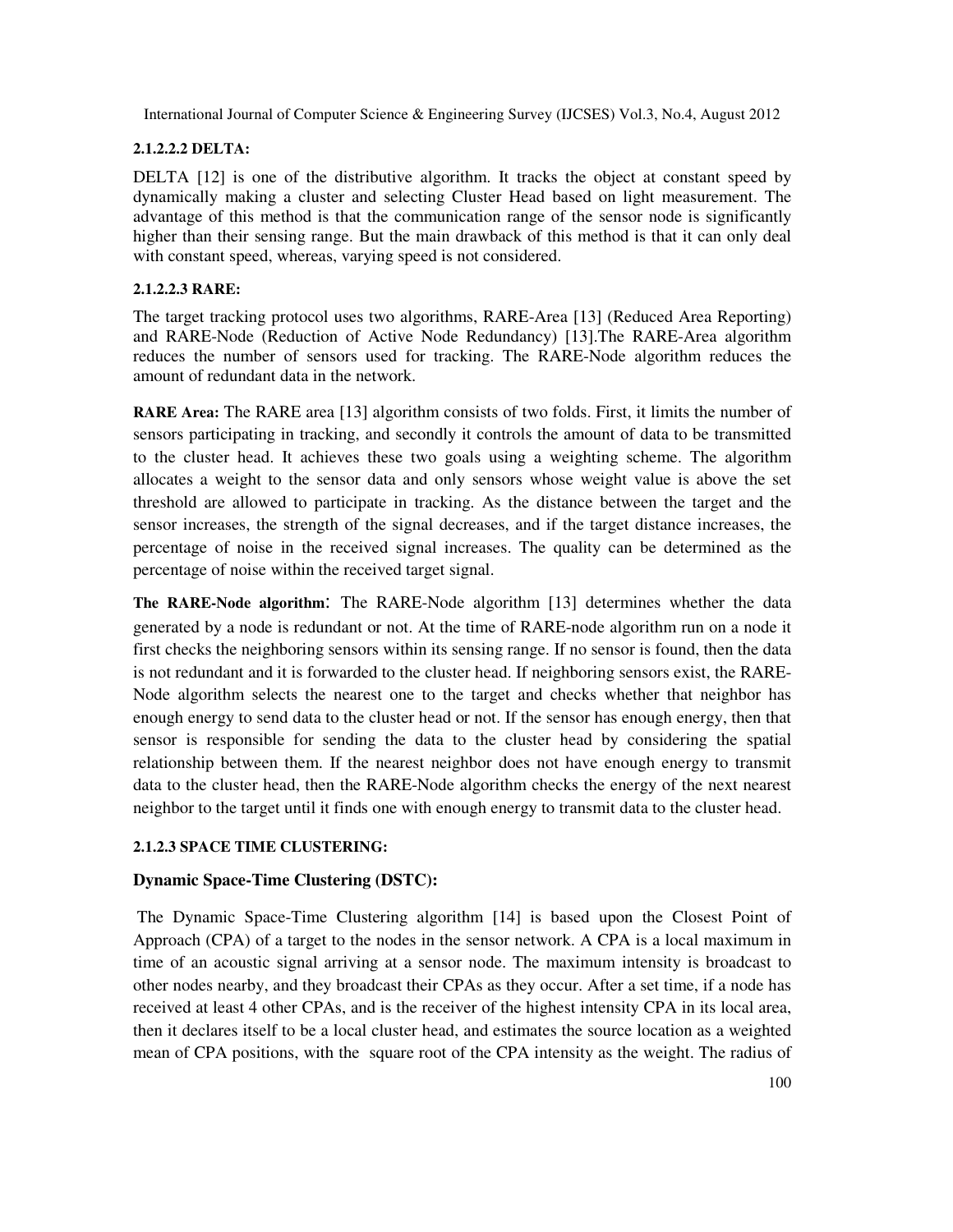the area over which a CPA broadcast is considered to be equal to the range at which the CPA can reliably be detected, and the time window should be set to approximately the same time that a target takes to traverse the region. This constraint is imposed upon the sensor network by the situation, and often cannot be controlled during network deployment. The DSTC algorithm can fail if the density is too low, or if the cluster sizes are too large. And for target tracking not enough target position estimations are formed. In order to guarantee enough detection, the area radius may have to be reduced from maximum CPA detection range, which means that more nodes are required to guarantee 5 nodes per cluster area.

# **2.1.3 HYBRID METHOD:**

Hybrid methods are the tracking algorithms that fulfill the requirements of more than one type of target tracking. Hybrid Clustering consists of some methods like DPT [15], DCAT [16], and Hierarchical prediction strategy (HPS).

# **2.1.3.1 Distributed Predictive Tracking (DPT):**

Distributed Predictive Tracking adopts an approach [15] for scalability and prediction based tracking mechanism to provide distributed and energy efficient solution. It is robust against the prediction failures, temporary loss of the target and recovers from such scenarios quickly and with very little additional energy use.

# **2.1.3.2 Dynamic Clustering for Acoustic Tracking (DCAT):**

Dynamic Clustering for Acoustic Tracking [16] is mainly used for single target tracking. Using Voronoi Diagrams, clusters are formed and only one Cluster Head becomes active when the signal strength detected by Cluster Head exceeds a pre-determined threshold. The Cluster Head then asks the sensors in its vicinity to join cluster by sending a broadcast packet. The sensor based on the probabilistic distance estimates between itself and target, decides whether it should reply to Cluster Head or not. Cluster Head executes a localization method to estimate location of target based on sensor replies and sends result to the sink.

# **2.1.3.3 Hierarchical prediction strategy (HPS):**

Hierarchical prediction strategy is formed using Voronoi division and the target next location is predicted via Least Square Method.

# **2.1.4 ACTIVATION BASED:**

## **2.1.4.1 Naive activation based tracking:**

Naive activation (or direct communication) based tracking scheme [17] is the simplest approach, for which all nodes are in tracking mode all the time. Each node sends the local measurement to the sink node or base station. Then the base station estimates and predicts the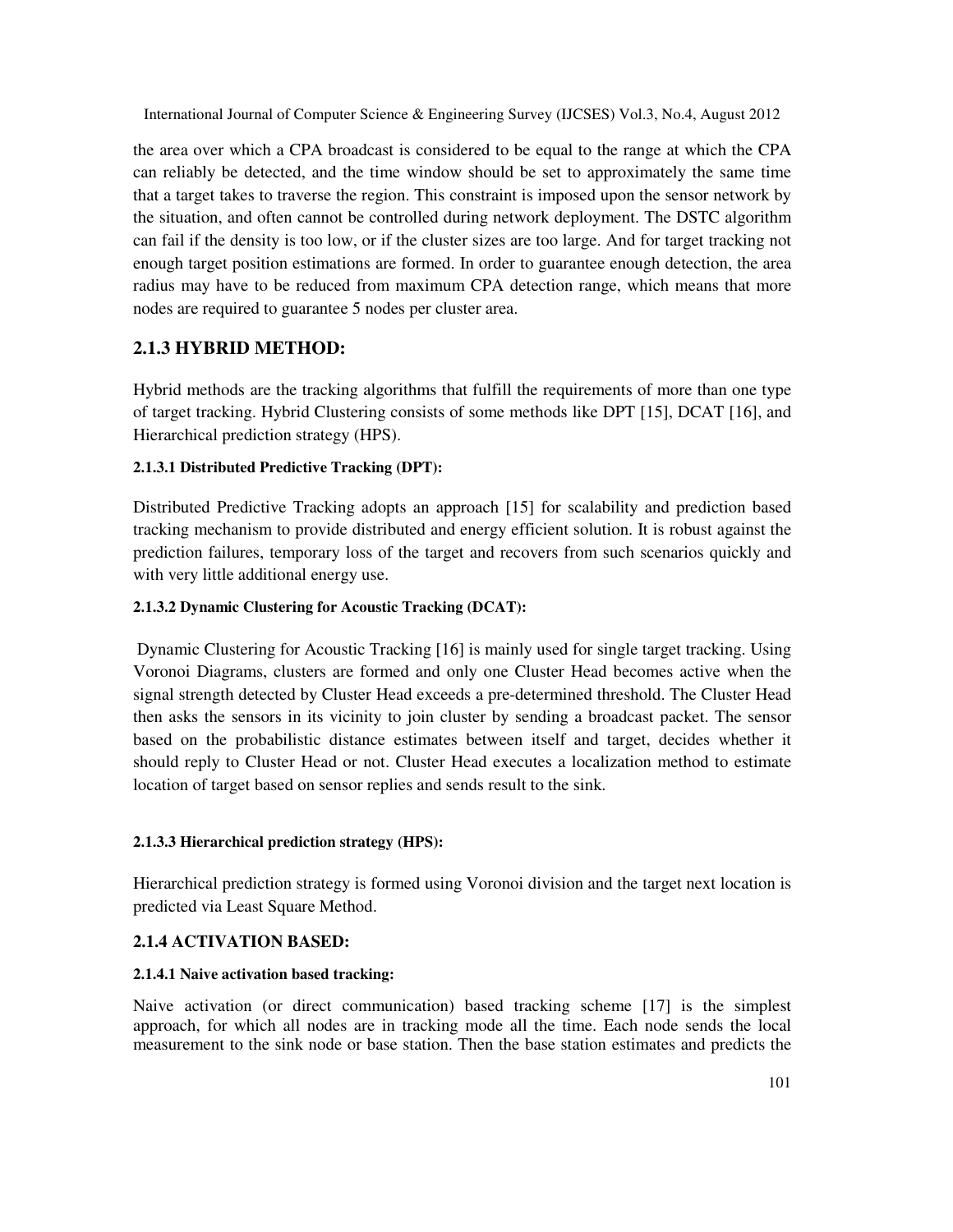target state according to the received local measurements. Since it offers the best tracking results, it is a useful baseline for comparison. However, this strategy offers the worst energy efficiency and it inflects heavy communication and computation burden on the base station of sink node. This makes the naïve approach not robust against base station failure especially for the case of link failure and channel congestion.

## **2.1.4.2 Randomized activation**:

Randomized scheduling [18] of sensor nodes provides prolonged coverage in the sensor network. Two important motivations for considering a randomized scheduling algorithm are: (i) The disjoint set problem is NP-complete and hence it is not possible to solve it optimally using any centralized deterministic algorithm in polynomial time, and (ii) Randomized scheduling algorithms could be easily implemented in a distributed network environment, since they require the sensors to maintain minimal or no global state information, and also avoid unnecessary communications overhead for decision making amongst the sensor nodes.

#### **2.1.4.3 Selective activation based on prediction:**

In this strategy, only a small subset of all the nodes is in tracking mode at any given point of time. They also predict the "next" position of the target and hand over tracking to nodes best placed to track the target in the "next" position. The rest of the nodes are in communication mode and can switch to tracking mode on being alerted by signals from tracking nodes.

## **2.1.4.4 Duty-cycled Activation (DA):**

In duty-cycled activation [19], the entire sensor network periodically turns off and on with a regular duty cycle. One key feature of duty-cycled activation is that it can actually be used in conjunction with any other activation strategy for target tracking

# **2.2 Tracking methods for peer-to-peer networks:**

For the tree or cluster-based methods, sensing task is performed by several nodes at a time and inflicts heavy computation burden on the root node or the CH. This makes the tree or clusterbased WSN tracking systems lack of robustness in case of root node or the CH failures. On the contrary, another architecture for target tracking is the peer-to-peer WSN. As it can guarantee that sensors obtain the desired estimates and rely only on single hop communications between neighboring nodes, the limitations mentioned above are not encountered in peer-to-peer WSN based target tracking systems. Embedded filter based consensus belongs to Peer-to-Peer Networks.



Fig: Classification of Peer To Peer Networks

102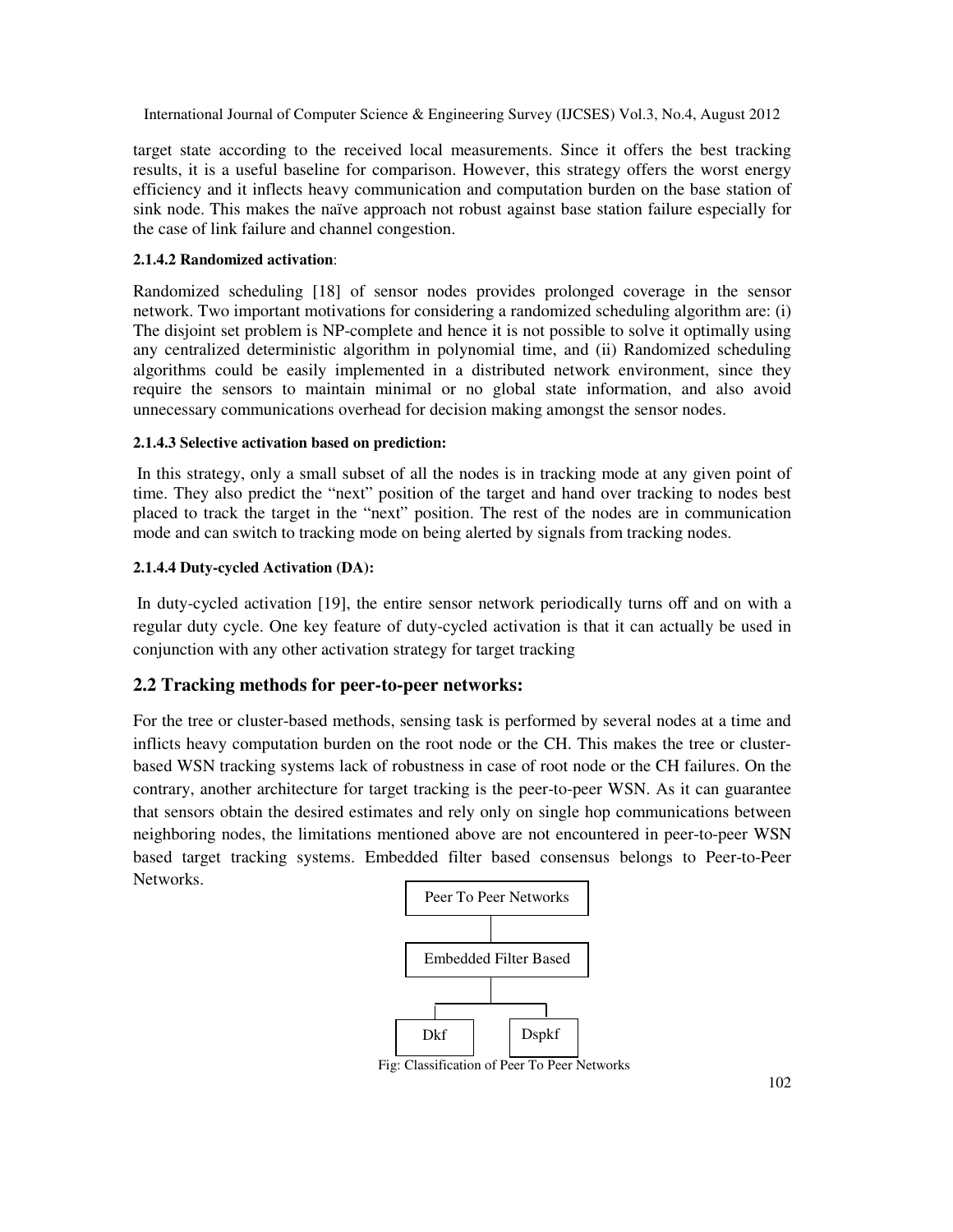# **2.2.1 Embedded filter based consensus:**

Distributed estimation using peer-to-peer Wireless Sensor Networks is based on successive refinements of local estimates maintained at individual sensors. Each iteration of the algorithm comprises a communication step where the sensors interchange information with their neighbors, and an update step where each sensor uses this information to refine its local estimate. The DKF algorithm [20] consists of a network of micro-Kalman filters each embedded with a high-gain high-pass consensus filter (or consensus protocol). The role of consensus filters is to estimate of global information contribution using only local and neighboring information. The main idea is to use dynamic consensus strategy to the information form sigma-point Kalman filter (ISPKF) that derived from weighted statistical linearization perspective. Each node estimates the global average information contribution by using local and neighbours' information rather than by the information from all nodes in the network. Therefore, the proposed DSPKF algorithm [21] is completely distributed and applicable to large-scale sensor network.

# **2.2.1.1 Distributed Kalman filtering (DKF) algorithm**:

 The DKF algorithm [20] consists of a network of micro-Kalman filters each embedded with a high-gain high-pass consensus. The role of consensus filters is the estimation of global information contribution using only local and neighboring information.

# **2.2.1.2 Distributed Scalable Sigma-Point Kalman Filter (DSPKF):**

A distributed scalable Sigma-Point Kalman filter (DSPKF) [21] is proposed for distributed target tracking in a sensor network based on the dynamic consensus strategy. The main idea is to use dynamic consensus strategy to the information form sigma-point Kalman filter (ISPKF) that derived from weighted statistical linearization perspective. Each node estimates the global average information contribution by using local and neighbor's information rather than by the information from all nodes in the network. Therefore, the proposed DSPKF algorithm is completely distributed and applicable to large-scale sensor network.

# **2.3 Other Methods:**

# **2.3.1 Prediction-Based Methods:**

Prediction-based methods are used to predict the Future movement locations of the moving objects. Some of the methods in this are Distributed Predictive tracking algorithm (DPT) [22], Dual prediction reporting (DPR) [23], Prediction-based Energy Saving scheme (PES)[24], Prediction-based energy-efficient target tracking protocol (PET)[25],Prediction-based tracking technique using sequential pattern (PTSP)[26],Exponential distributed predictive tracking (EDPT)[27].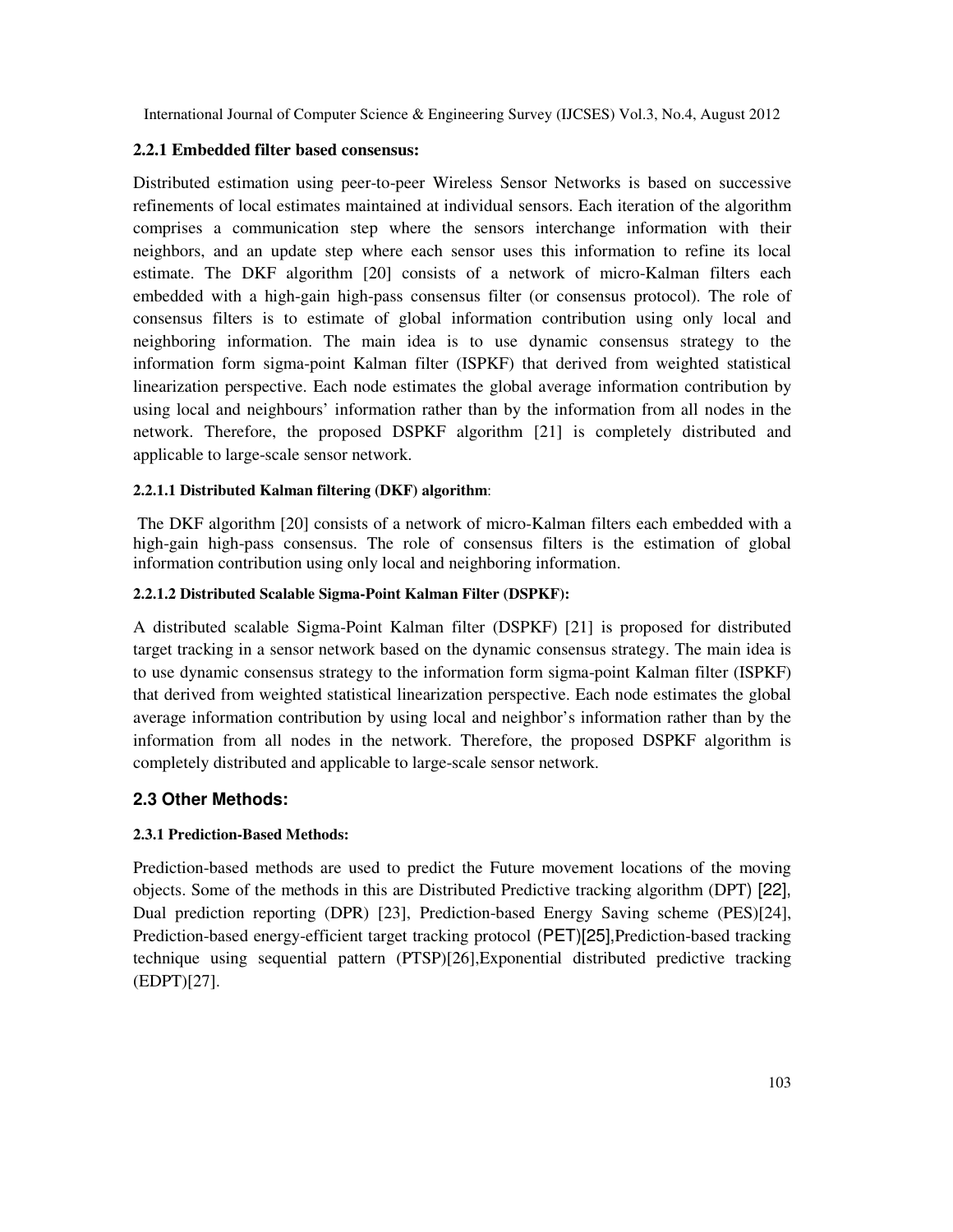#### **2.3.1.1 Distributed Predictive tracking algorithm (DPT):**

Distributed Predictive tracking algorithm [22] is one of the distributed and scalable prediction based algorithm to accurately track mobile targets using sensor networks. Cluster based architecture is used in this algorithm for more scalability and robustness. The algorithm is used after sensors are deployed and clusters are formed. In this algorithm there is no need of central control point. So it eliminates the single point failures. The tracking task is carried out distributively by sequentially involving the sensors located along the track of the moving target. In DPT several sensors exists in several areas. Some sensors lies in the boarder, some sensors located within a given distance of the border, and non border nodes exists in terms of their operation. Border sensors are required to keep sensing all times in order to detect all targets that enter the sensing region, the non-border sensor's sensing channel hibernates unless it is specifically asked to sense by its cluster head. Since the target is assumed to move from outside into the sensing area, it will be detected by the border sensors when tracepassing the border. When a target is detected a sequence of tasks carried out like sense-predict-communicate. This is the basic idea behind the DPT.

#### **2.3.1.2 Dual prediction reporting (DPR):**

Dual prediction reporting [23] minimizes the number of long distance transmissions between sensor nodes and the base station with a reasonable overhead so energy consumption is reduced. The basic idea of DPR is that a sensor node which has an object in its territory first predicts the movement of the object for the next reporting period. Meanwhile, the base station makes the same prediction based on the same objects' movement history. The predictions at the base station, stored locally, are never transmitted to the sensor nodes and thus incur no communication cost. If the observed object's movement matches the sensor node's prediction, no transmission is needed, since the base station has the same predictions as the sensor node. The history stored at the base station and sensor nodes are consistent, and their predictions for the objects' movement are identical all the time. The transmissions from the sensor nodes to the base station are avoided as long as the predictions are correct. On the other hand, to allow the sensor nodes which never saw the object to make predictions, the objects' movement history has to be passed between sensor nodes as the object moves. One hop transmission is done between the neighboring sensors to exchange the movement history. The energy consumption is minor compared with the multi-hop transmissions between the base station and sensor nodes.

#### **2.3.1.3 Prediction-based Energy Saving scheme (PES):**

Prediction-based Energy Saving scheme [24] minimizes the sampling frequency and the number of nodes involved in object tracking. It balances the overhead caused by missing of objects. PES consists of three parts: prediction model, wake up mechanism, recovery mechanism. Prediction model anticipates the future movement of an object so some of the sensor nodes expected to discover the object will be activated. Wake up mechanism based on some heuristics taking energy and performance into consideration, sets up which nodes has to be activated and when they should be activated. A recovery mechanism initiated only when the network loses the track of an object. The basic idea of PES is that a sensor node not performing the duty of object tracking should stay in sleep mode as long as possible. A sensor node which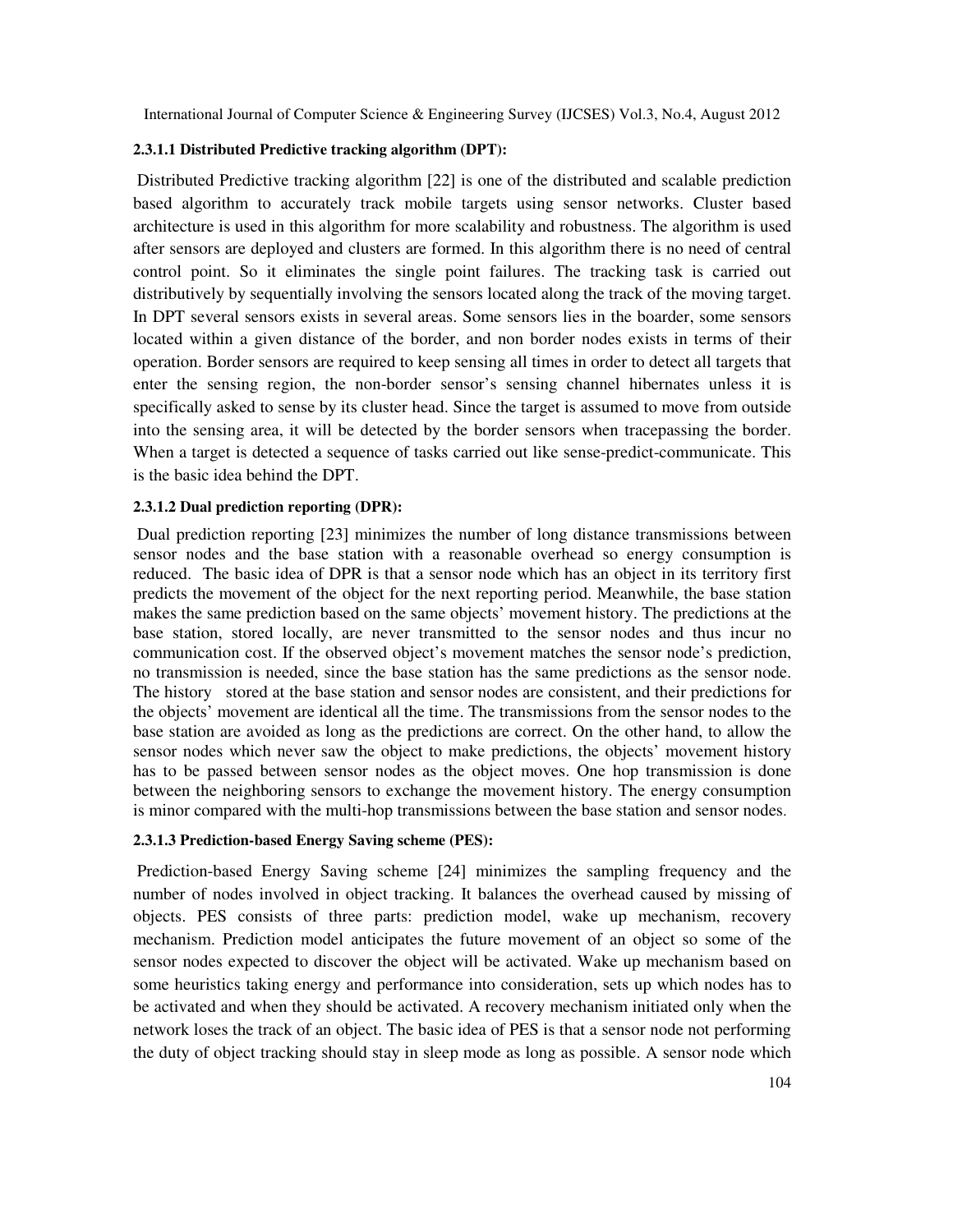has a moving object in its territory, called current node, should also try to turn to sleep mode as much as it can. Based on the prediction model used, the current node will predict the possible locations of the moving object and determine a group of sensor nodes, called target nodes, to help tracking the moving object. The current node inactivates itself after sending the wake up call to the target nodes.

# **2.3.1.4 Prediction-based energy-efficient target tracking protocol (PET):**

A prediction-based energy-efficient target tracking protocol (PET) [25] was proposed for deriving the target moving path and utilizing the target moving patterns for energy saving prediction-based target tracking sensor networks. The PET tracking protocol is derived from the cooperation of sensors. The prominent characteristics of the cooperative tracking protocol were that it achieved better resolution than that with a lot of sensors being used in tracking and provided an earlier estimation of the target's position, direction and velocity. It uses a linear predictor to predict the target's next location. However, not all sensors or partial sensors may have useful information; hence, a well-versed selection of sensors with the best data for cooperation can conserve power. Whenever a target is detected, an election process is conducted by the current beacon and nearby sensors to choose a sensor, on which a tracker is initiated to observe the movement behavior of the target. The PET first determines the location of the target, and then uses two-dimensional Gaussian distribution to accurately predict the future location of the target. Once the future location of the target is known, the new become is computed. Based on coordination among the sensor nodes, a node is selected, which uses direct flooding to communicate the information to the new active face. The PET uses a primary sensor that is in the active state, and the secondary sensors are in the awakened state. The protocol significantly simplified the beacon's computation and minimized the volume of messages exchanged between beacons as well as sensors and trackers.

# **2.3.1.5 Prediction-based tracking technique using sequential pattern (PTSP):**

Prediction-based tracking technique using sequential pattern [26] is one of the object tracking technique that predict the future movements of the objects that track with the minimum number of sensor nodes. PTSP is based on two stages: Sequential pattern generation, Object tracking and monitoring. In the sequential pattern generation stage, the prediction model is built based on a huge log of data collected from the sensor network and aggregated at the sink in a database, producing the inherited behavioral patterns of object movement in the monitored area. Depending upon this data the sink will be able to generate the sequential patterns that will be deployed to the sensor nodes in the network. So the sensor nodes that can predict the future movements of moving objects in their detection area. In the second stage, the actual tracking of moving objects starts. This stage has two parts: Activation Mechanism and Missing Object Recovery Mechanism. The use of the Activation Mechanism is to predict which node should be activated continually to keep track of the moving object. The missing object recovery mechanism is used to find the missing object in case of the activated node is not able to locate an object in its detection area.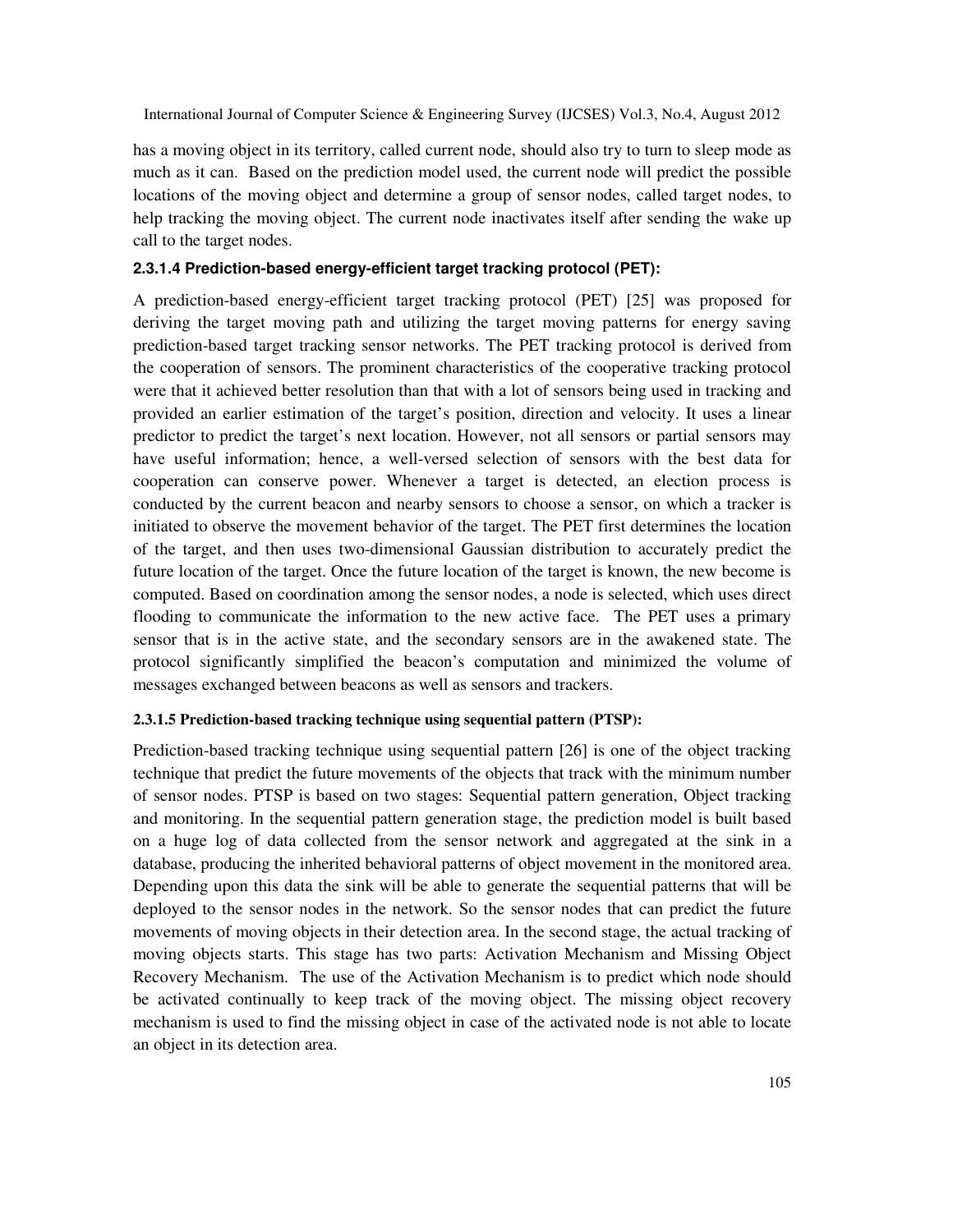## **2.3.1.6 Exponential distributed predictive tracking (EDPT):**

The Exponential distributed predictive tracking [27] protocol is suitable to track target with lower computation complexity. It can also estimate the target position without any prior noise state matrix or target state matrix. This protocol can serve as a tracking protocol with relatively higher precision and lower computation complexity.

# **2.3.2 MOBICAST Based Method:**

A new multicast communication paradigm called a "spatiotemporal multicast" or "Mobicast" was investigated to support spatiotemporal coordination in applications over wireless sensor networks. [28] The distinctive feature of multicast is the delivery of information to all nodes that happen to be in a geographic zone at a particular point in time. The set of multicast message recipients is specified by a forwarding zone which continuously moves and evolves over time. When continuously monitoring an entity, forwarding zones at different time intervals greatly differ. This provides a mechanism for application developers to express their needs for spatial and temporal information dissemination directly to the multicast communication layer. It also offers a new just-in-time multicast delivery paradigm.

Some of the protocols involve in the MOBICAST Based Method are Face-Aware Routing protocol (FAR) [29], Variant-egg-based mobicast (VE-mobicast) routing protocol [30], Hierarchical-variant-egg (HVE)-based mobicast routing protocol [31].

**2.3.2.1 Face-Aware Routing protocol (FAR):** The aim of the algorithm is that every node that has at least one spatial neighbor that is a Delivery-Zone node, that will forward or locally broadcast the Mobicast packet. So all delivery zone nodes will receive the corresponding packet. This simple rule leads an "as-soon-as-possible" style Mobicast protocol that exhibits a high average slacktime which is not desirable. The face-aware routing algorithm consists of two methods: greedy forwarding and tirned forwarding. FAR [29] provides both reliability and scalability at the same time. Its scalability comes from the fact that it does not rely on any global topological information and each node makes local forwarding decisions based on its spatial neighborhood configuration.

**2.3.2.2 Variant-egg-based mobicast (VE-mobicast) routing protocol:** VE-mobicast protocol [30] builds a new shape of a forwarding zone, called the variant-egg that can adaptively and efficiently determine the location and shape of the forwarding zone to maintain the same number of wake-up sensor nodes. It is a fully distributed algorithm which reduces the communication overhead of determining the forwarding zone and the mobicast message forwarding overhead. And it can improve the predicted accuracy of the forwarding zone by considering the factors of moving speed and direction.

**2.3.2.3 Hierarchical-variant-egg (HVE)-base mobicast routing protocol**: VEmobicast protocol can adaptively determine the location and shape of the message forwarding zone. This method is not efficient and wastes energy unnecessarily. HVE [31] is proposed to overcome this problem. But each node which participates in forwarding the mobicats message has complex computing.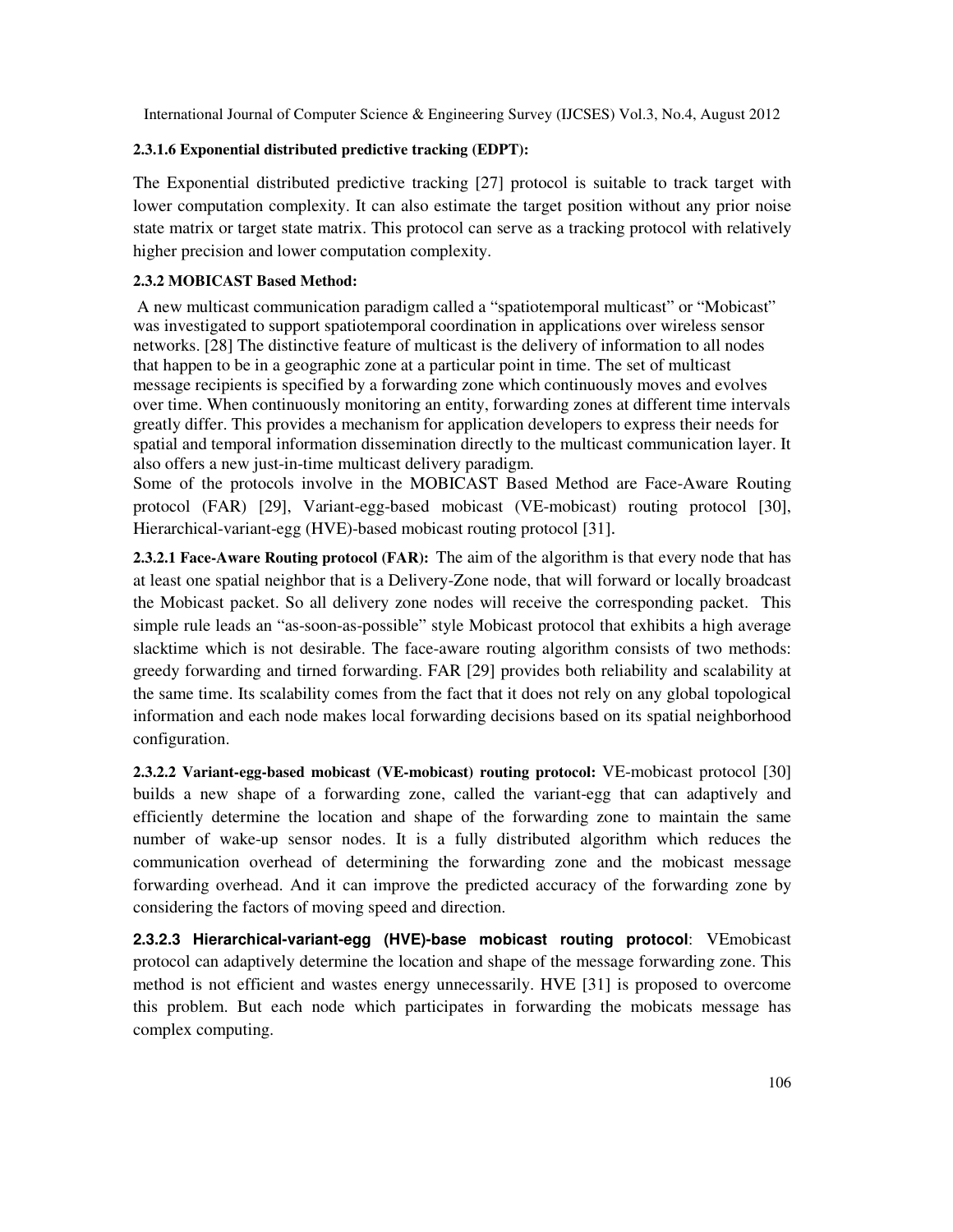#### **REFERENCES**

[1] H. T. Kung and D. Vlah Proceedings of 2003 IEEE Wireless Communications and Networking Conference "Efficient Location Tracking Using Sensor Networks".

[2]" DCTC: Dynamic Convoy Tree-Based Collaboration for Target Tracking in Sensor Networks" Wensheng Zhang*,* TRANSACTIONS ON WIRELESS COMMUNICATIONS, VOL. 3, NO. 5, SEPTEMBER 2004.

[3] Wensheng Zhang and Guohong Cao Published in the IEEE Transactions on Wireless Communications "DCTC: Dynamic Convoy Tree-Based Collaboration for Target Tracking in Sensor Networks.

[4] Lin, C.Y., Peng, W.C., Tseng, Y.C.,"Efficient in-network moving object tracking in wireless sensor networks", Department of Computer Science and Information Engineering-National Chiao Tung University, 2004.

[5] Chih-Yu Lin and Yu-Chee Tseng "Structures for In-Network Moving Object Tracking inWireless Sensor Networks" Proceedings of the IEEE.

[6] H.-W. Tsai, C.-P. Chu and T.-S. Chen, "Mobile Object Tracking In Wireless Sensor Networks," Computer Communications 30, 2007,

[7] Tran, S.P.M., Yang, T.A."OCO: Optimized Communication & Organization for Target Tracking in Wireless Sensor Networks", Proceedings of the IEEEE International Conference on Sensor Networks.

[8] Chan, H, Luk, M, Perrig,"Using clustering information for sensor network localization", in: Proceedings of the International Conference on Distributed Computing in Sensor Systems (DCOSS'05), 2005.

**[9]** W.-R. Chang; H.-T. Lin and Zong-Zhi Cheng,"CODA: A Continuous Object Detection and Tracking Algorithm for wireless Ad Hoc Sensor Networks," Consumer Communications and Networking Conference,  $2008$ .  $5^{th}$  IEEE, vol., no., pp.168-174, 10-12 Jan. 2008.

**[10]** Mohsin Fayyaz **,** Wireless Sensor Network, 2011**, "**Classification of Object Tracking Techniques in Wireless Sensor Networks".

[11] Feng Zhao1 and Jaewon ShinEt al IEEE Signal Processing Magazine, March 2002*,* "Information-Driven Dynamic Sensor Collaboration for Tracking Applications ".

[12] M. Walchli, P. Skoczylas, M. Meer and T. Braun, "Distributed Event Localization and Tracking with Wireless Sensors," in Proceedings of the 5<sup>th</sup> international Conference on Wired/Wireless internet Communications, May 23 - 25, 2007.

[13] E. Olule, G. Wang, M. Guo and M. Dong, "RARE: An Energy Efficient Target Tracking Protocol for Wireless Sensor Networks," 2007 International Conference on Parallel Processing Workshops (ICPPW 2007), 2007.

[14]SHASHI PHOHA Et al International Journal of Distributed Sensor Networks, 1: 81–99, 2005"Space-time Coordinated Distributed Sensing Algorithms for Resource Efficient Narrowband Target Localization and Tracking".

[15] H. Yang and B. Sikdor, "a protocol for tracking mobile targets using sensor network, sensor network protocols and applications", in First IEEE International Workshop on Sensor Network Protocols and Applications, Anchorage, Alaska, pp. 71-81, 2003.

[16] Wei**-**Peng Chen, Jennifer 2003 "Dynamic Clustering for Acoustic Target Tracking in Wireless Sensor Networks".